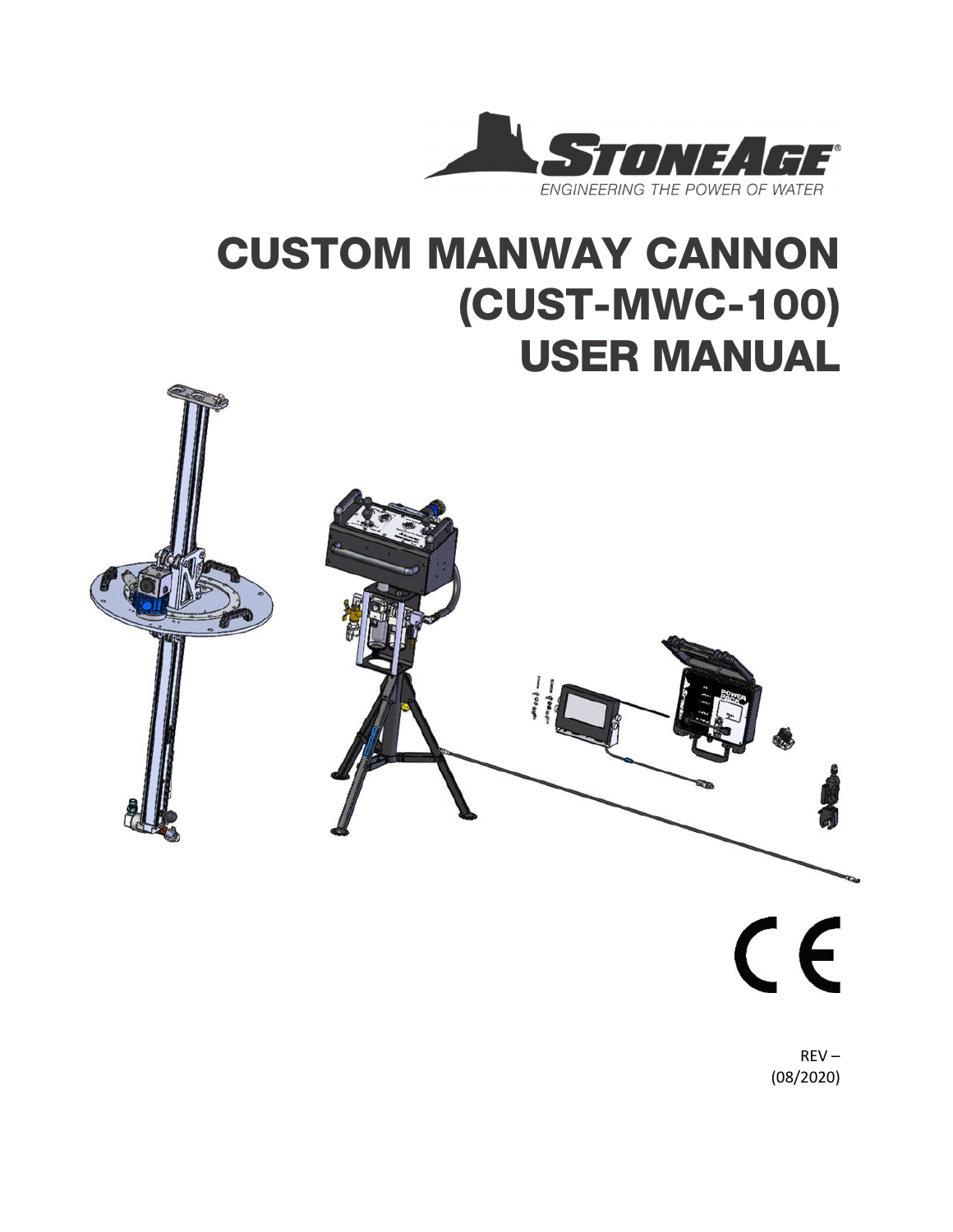

Manufacturer's Information StoneAge Inc. 466 S. Skylane Drive Durango, CO 81303, USA Phone: 970-259-2869

Toll Free: 866-795-1586

www.stoneagetools.com

StoneAge NL Reedijk 7Q 3274 KE Heinenoord **Netherlands** (+31) (0) 85 902 73 70 sales-NL@stoneagetools.com

This manual must be used in accordance with all applicable national laws. The manual shall be regarded as a part of the machine and shall be kept for reference until the final dismantling of the machine, as defined by applicable national law(s).

## 1. General Information & Intended Use

This Manway Cannon (MWC-100) is designed per the following customer requirements:

- Water pressure: 1035 bar (15000 psi)
- Water flow: 190 lpm (50 gpm)
- Single water jet nozzle with remote directional control
	- o 360deg rotation
	- o 1m vertical height adjust
	- o Nozzle pitch adjust (wrist flex)
- **Based on StoneAge Teleboom base plate system**
- Pneumatic powered
- Camera included to view water jet

Owners and operators of this equipment should be aware of the dangers and safe practices of hydroblasting. Follow the recommendations of the WaterJet Technology Association (WJTA) or similar group in your region.

The tank cleaner is intended to mount to the flange of a manway of a vessel and to help direct high-pressure water to the interior surfaces to promote cleaning. It has a single waterjet nozzle that can be manipulated in multiple axes of motion. It is controlled by a single operator at a safe distance, safely isolated from the waterjet. A camera system is used for the operator to view inside the vessel to direct the waterjet as needed.

# 2. Specifications

Max Allowable Working Pressure (MAWP), Water 1035 bar (15000 psi)<br>Max Flow. Water 190 bm (50 apm) Water Inlet Connection (adapters available)  $\frac{1}{2}$  Female NPT Max Facility Pressure, Air  $\frac{1}{2}$  Max Facility Pressure, Air Max Facility Pressure, Air 6.27 bar (120 psi)<br>
• Regulator Pressure Set by Manufacturer 5.52 bar (80 psi) Regulator Pressure Set by Manufacturer 5.52 bar (80 psi)<br>ng Environment Temperature 6.52°C (32-180°F) Operating Environment Temperature 0-82° C (32-180° F)<br>Camera Electrical Requirements 100-240 VAC, 50-60Hz Camera Electrical Requirements

190 lpm (50 gpm)<br> $\frac{1}{2}$ " Female NPT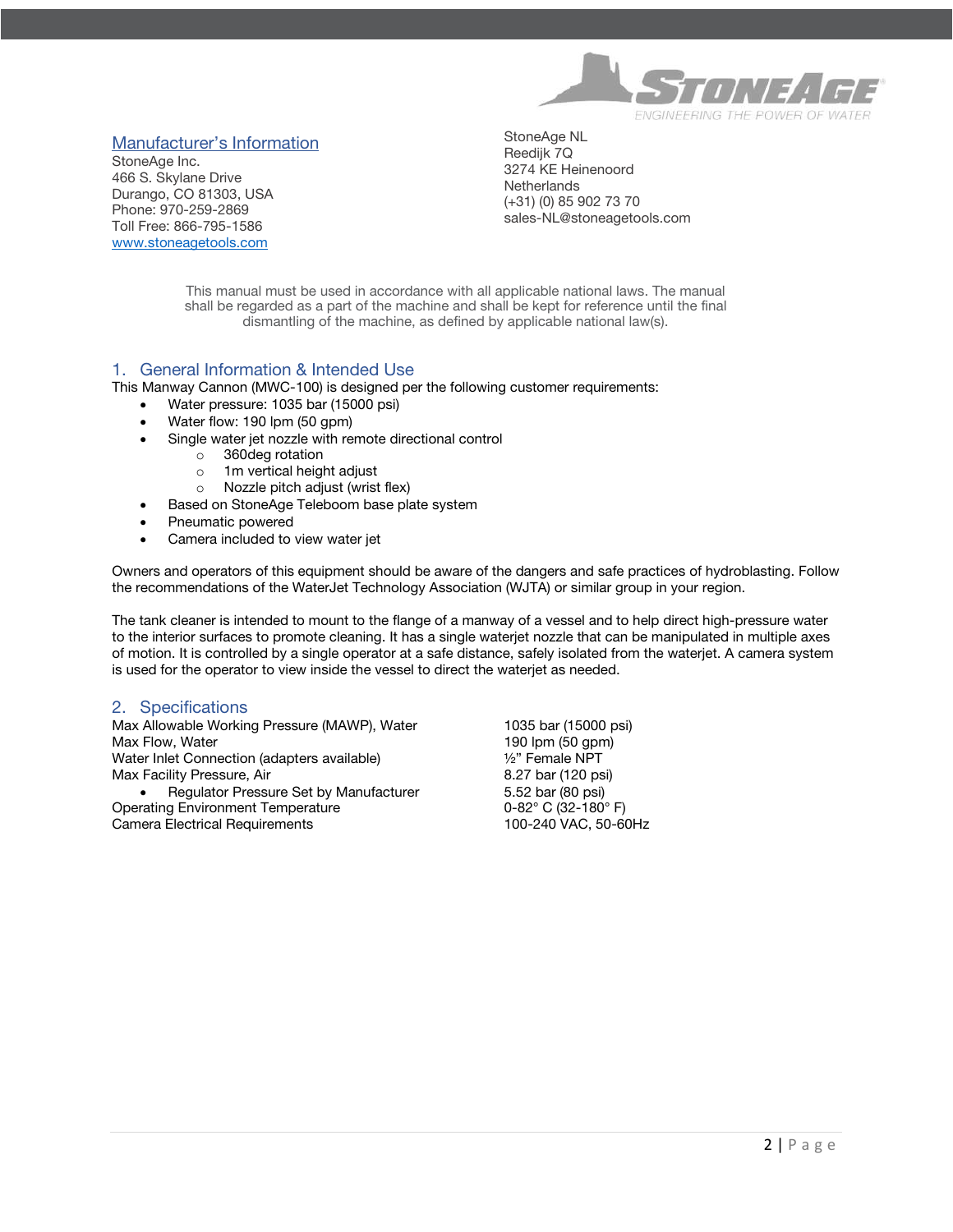

## **EU DECLARATION OF CONFORMITY**

Manufacturer: StoneAge Incorporated 466 South Skylane Drive Durango, CO 81303 USA

Authorized Representative: StoneAge Netherlands BV Reedijk 7Q 3274 KE Heinenoord **Netherlands** Bob Van Wordragen, Operations Manager StoneAge NL

**Declare that: Custom Manway Cannon Assembly (CUST-MWC-100) for high pressure water cleaning of tanks.**

#### **Is compliant with the following Directives and Standards:**

Directive 2006/42/EC (Machinery Directive)

EN ISO 12100:2010 (en) Safety of machinery – General principles for design – Risk assessment and risk reduction EN ISO 4414:2010 (en) Pneumatic fluid Power – General rules and safety requirement for systems and components

**The Technical File** for the Manway Cannon Assembly (MWC-100) is maintained at: StoneAge Incorporated, 466 South Skylane Drive, Durango, CO 81303, USA and was compiled by the Director of Engineering & Technology. The Technical File is available through the Authorized Representative.

This Declaration of Conformity is issued under the exclusive responsibility of StoneAge Incorporated.

StoneAge Incorporated, Durango, CO, USA Adam Markham, Director of Engineering & Technology

08/07/2020<br>Date

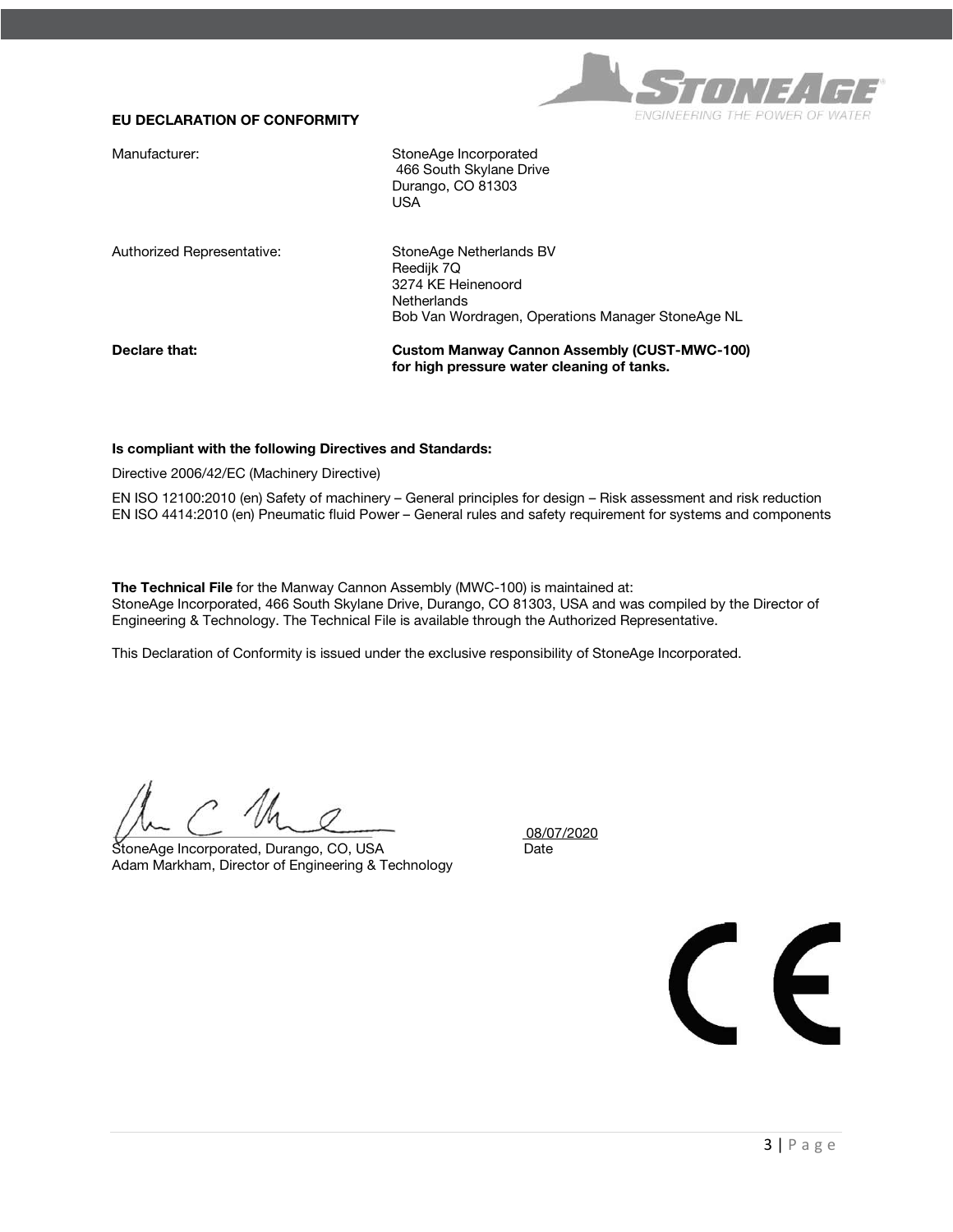# **WARNING AND SAFETY INSTRUCTIONS**

## **OPERATOR TRAINING**

Managers, Supervisors, and Operators MUST be trained in Health and Safety Awareness of High-pressure Water Jetting and hold a copy the Water Jetting Association (WJA) Code of Practice, or equivalent (see www.waterjetting.org.uk).

Operators MUST be trained to identify and understand all applicable standards for the equipment supplied. Operators should be trained in manual handling techniques to prevent bodily injury.

StoneAge has designed and manufactured this equipment considering all hazards associated with its operation. StoneAge assessed these risks and incorporated safety features in the design. StoneAge **WILL NOT** accept responsibility for the results of misuse.

#### **IT IS THE RESPONSIBILITY OF THE INSTALLER/OPERATOR**

to conduct a job specific risk assessment prior to use. Job specific risk assessment MUST be repeated for each different set up, material, and location.

The risk assessment MUST conform to the Health and Safety at Work Act 1974 and other relevant Health and Safety legislation.

## **PERSONAL PROTECTIVE EQUIPMENT REQUIREMENTS**

Use of Personal Protective Equipment (PPE) is dependent on the working pressure of water and the cleaning application. Managers, Supervisors, and Operators MUST carry out a job specific risk assessment to define the exact requirements for PPE. See Protective Equipment for Personnel (Section 6) of WJTA-IMCA's Recommended Practices For The Use Of High-pressure Waterjetting Equipment for additional information.

Hygiene - Operators are advised to wash thoroughly after all waterjetting operations to remove any waterblast residue which may contain traces of harmful substances.

First aid provision - users MUST be provided with suitable first aid facilities at the operation site.

Operators MUST read, understand, and follow the Operational and Training Requirements (Section 7.0) of WJTA-IMCA's Recommended Practices For The Use Of High-pressure Waterjetting Equipment, or equivalent.

Operators MUST read, understand and follow the Warnings, Safety Information, Assembly, Installation, Connection, Operation, Transport, Handling, Storage, and Maintenance Instructions detailed in this manual.

The risk assessment MUST consider potential material or substance hazards including:

- Aerosols
- Biological and microbiological (viral or bacterial)agents
- Combustible materials
- Dusts
- Explosion
- Fibers
- Flammable substances
- Fluids
- Fumes
- Gases • Mists
- 
- Oxidizing Agents

#### **PPE may include**:

- **• Eye protection:** Full face visor
- **• Foot protection:** Kevlar® brand or steel toe capped, waterproof, non-slip safety boots
- **• Hand protection:** Waterproof gloves
- **• Ear protection:** Ear protection for a minimum of 85 dBA
- **• Head protection:** Hard hat that accepts a full face visor and ear protection
- **• Body protection:** Multi-layer waterproof clothing approved for waterjetting
- **• Hose protection:** Hose shroud
- **• Respiratory protection:** May be required; refer to job specific risk assessment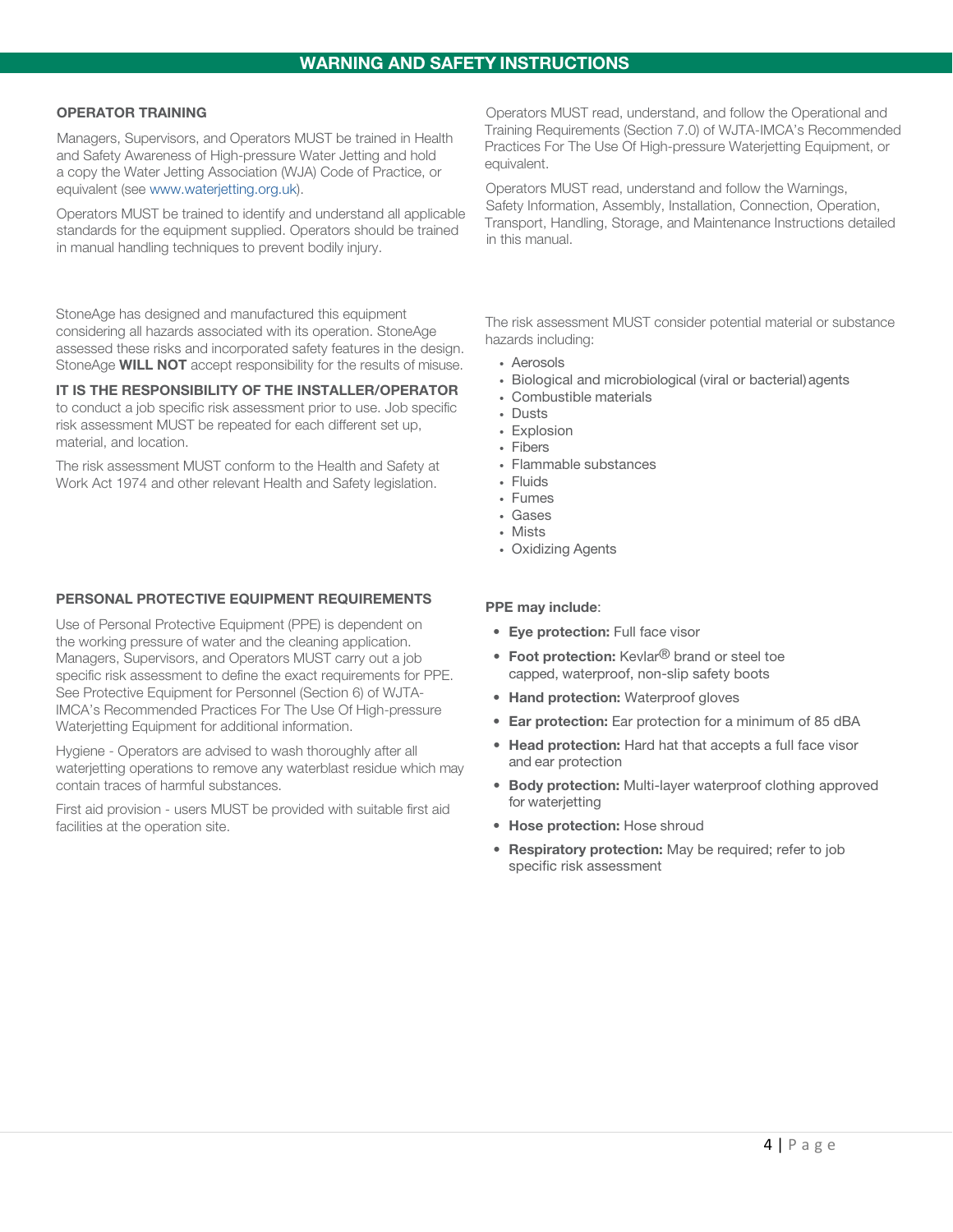# **A WARNING**

Operations with this equipment can be potentially hazardous. Caution MUST be exercised prior to and during machine and water jet tool use. Please read and follow all of these instructions, in addition to the guidelines in the WJTA Recommended Practices handbook, available online at www.wjta.org. Deviating from safety instructions and recommended practices can lead to severe injury and/or death.

- Do not exceed the maximum operating pressure specified for any component in a system.
- The immediate work area MUST be marked off to keep out untrained persons.
- Inspect the equipment for visible signs of deterioration, damage, and improper assembly. Do not operate if damaged, until repaired.
- Make sure all threaded connections are tight and free of leaks.
- Users of the Custom Tank Cleaner MUST be trained and/or experienced in the use and application of high- pressure technology and cleaning, as well as all associated safety measures, according to the WJTA Recommended Practices for the use of High-pressure Waterjetting Equipment.
- The Control Box should be located in a safe location where the Operator has good visibility of the pipe and hose. The Custom Tank Cleaner and Control Box MUST be supervised at all times and should never be left unattended.
- Always de-energize the system before servicing or replacing any parts. Failure to do so can result in severe injury and/or death.
- When moving the Custom Tank Cleaner lift with care to prevent bodily injury.

## **PRE-RUN SAFETY CHECK**

Refer to WJTA-IMCA's, Recommended Practices For The Use Of High-pressure Waterjetting Equipment and/or The Water Jetting Association's, WJA Code of Practice for additional safety information.

- Complete a job specific risk assessment and act on the resulting actions.
- Adhere to all site specific safetyprocedures.
- Ensure the waterblasting zone is properly barricaded and that warning signs are posted.
- Ensure the workplaceis free of unnecessary objects (e.g. loose parts, hoses, tools).
- Ensure all Operators are using the correct Personal Protective Equipment (PPE).
- Check that the air hoses are properly connected and tight.
- Check all hoses and accessories for damage prior to use. Do not use damaged items. Only high-quality hoses intended for waterblast applications should be used as high-pressure hoses.
- Check all high-pressure threaded connections for tightness.
- **•** \*\*Ensure that an anti-withdrawal device (back-out preventer), whip checks (hose whips), and all other applicable safety devices are installed and set-up properly.<sup>\*</sup>
- Test the Control Box before operating the Custom Tank Cleaner with high-pressure water to verify the control valves move the hose in the intended direction, and that the dump valve and hose clamp are working properly.
- Ensure that Operators never connect, disconnect, or tighten hoses, adapters, or accessories with the high-pressure water pump unit running.
- Ensure no personnel are in the hydroblasting zone.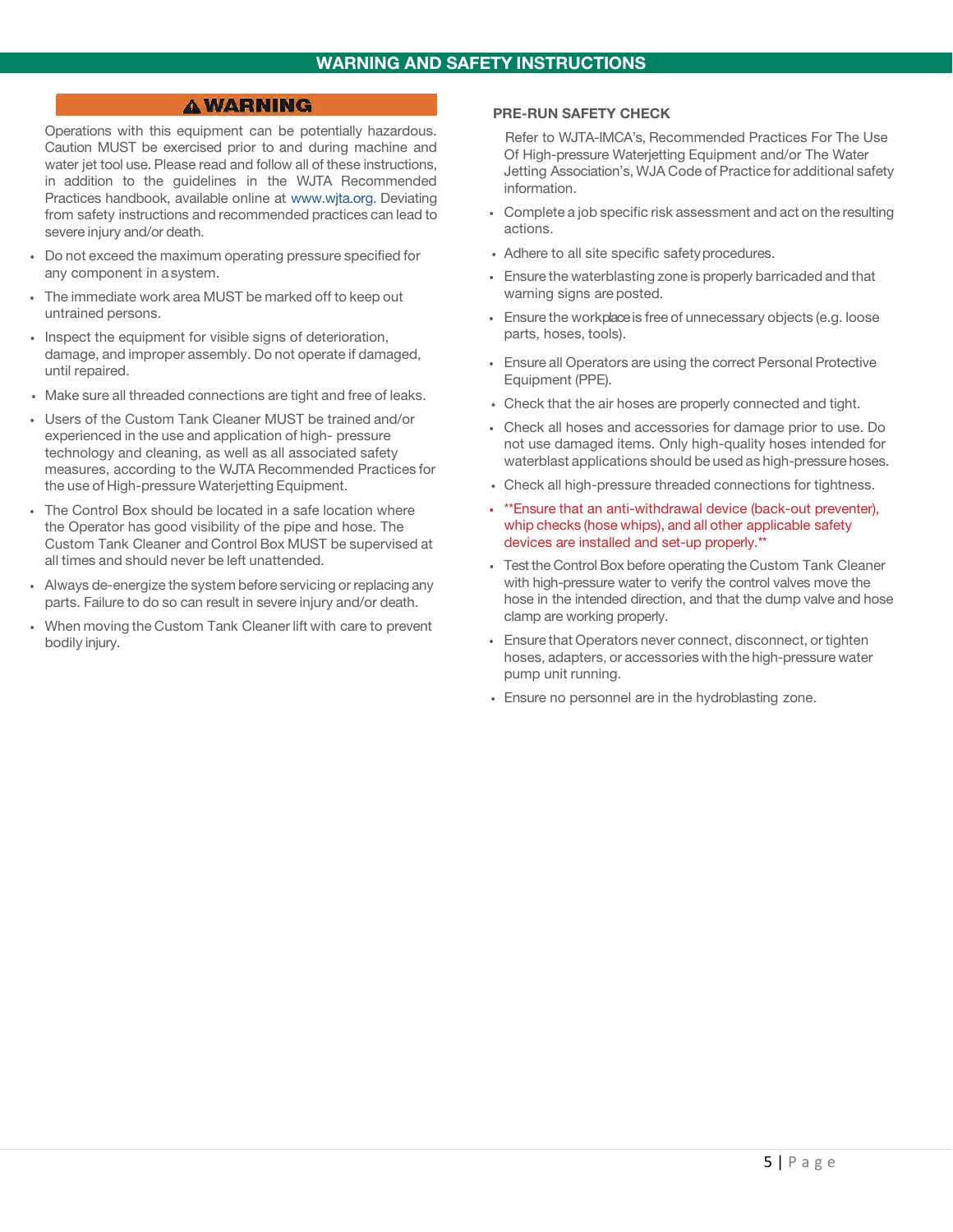# 3. MAIN COMPONENTS

# TANK CLEANER

The tank cleaner is designed to be a hands-free system for spraying high-pressure water at nearly any direction within a large tank. The outer ring of the base plate is intended to mount to a manway flange or similar of the tank. The ring material is aluminum and can be easily customized to fit the end user's mounting requirements. The unit MUST be secured sufficiently to withstand the estimated 980N (220lbf) jet reaction force. The inner plate of the base can rotate with the use of an air-powered gearmotor assembly. A vertical box rail is installed on the inner plate, and with the use of another gearmotor, it can be driven up/down with 1m available stroke. At the bottom end of the vertical box rail is a pneumatic actuator that controls the pitch angle of the water jet. This function is commonly called the "wrist flex". The range of motion of the flex is  $0^\circ$ , pointing straight down, up to ~100°. With the combination of center plate rotation and wrist flex, nearly every surface of the interior of the tank can be sprayed.

As illustrated in the image, the customer's water hose will route through the guide at the top of the rail, through the hole in the inner plate, then connect to the swivel at the bottom of the rail. The operator should take care not to rotate the inner plate excessively, the water hose and air tubing could get wrapped up and cause damage.

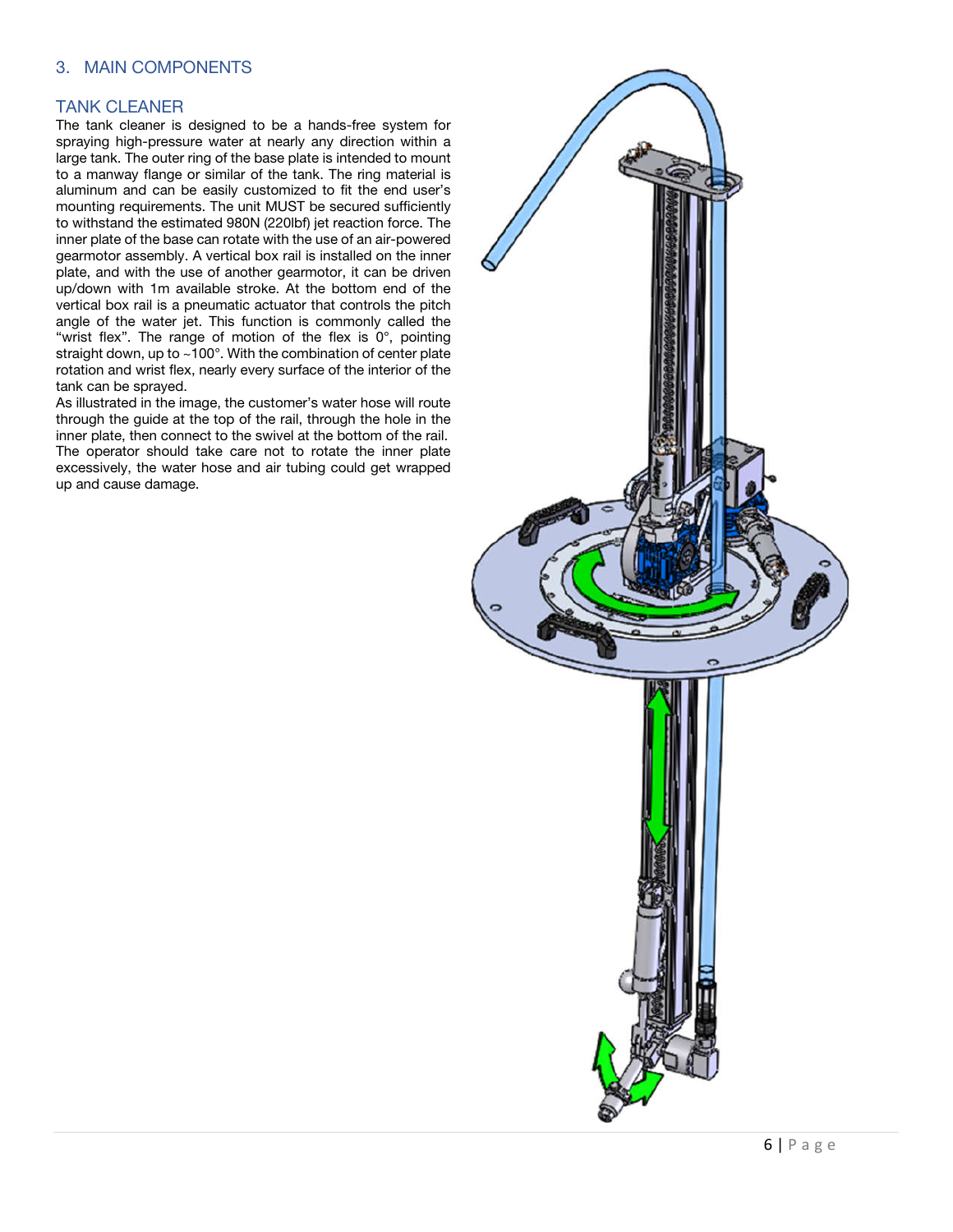# CONTROL BOX

The control box is the main interface for the operator. This custom unit is derived from a StoneAge standard product called the Striker, hence the nomenclature on the graphics panel. This custom system has fewer actuators so two of the lever holes have been plugged.

Facility air is connected to the twist-claw, "Chicago" style coupling on the Filter/Regulator/Lubricator (FRL) assembly. The regulator should be set to 80psi. The lubricator should be maintained to a proper level with any common air tool oil. When operating, oil rate should be set to approximately 1 drip per minute.

An umbilical assembly connects the control panel to the tank cleaner. Assure the alignment features on the connectors are oriented properly.

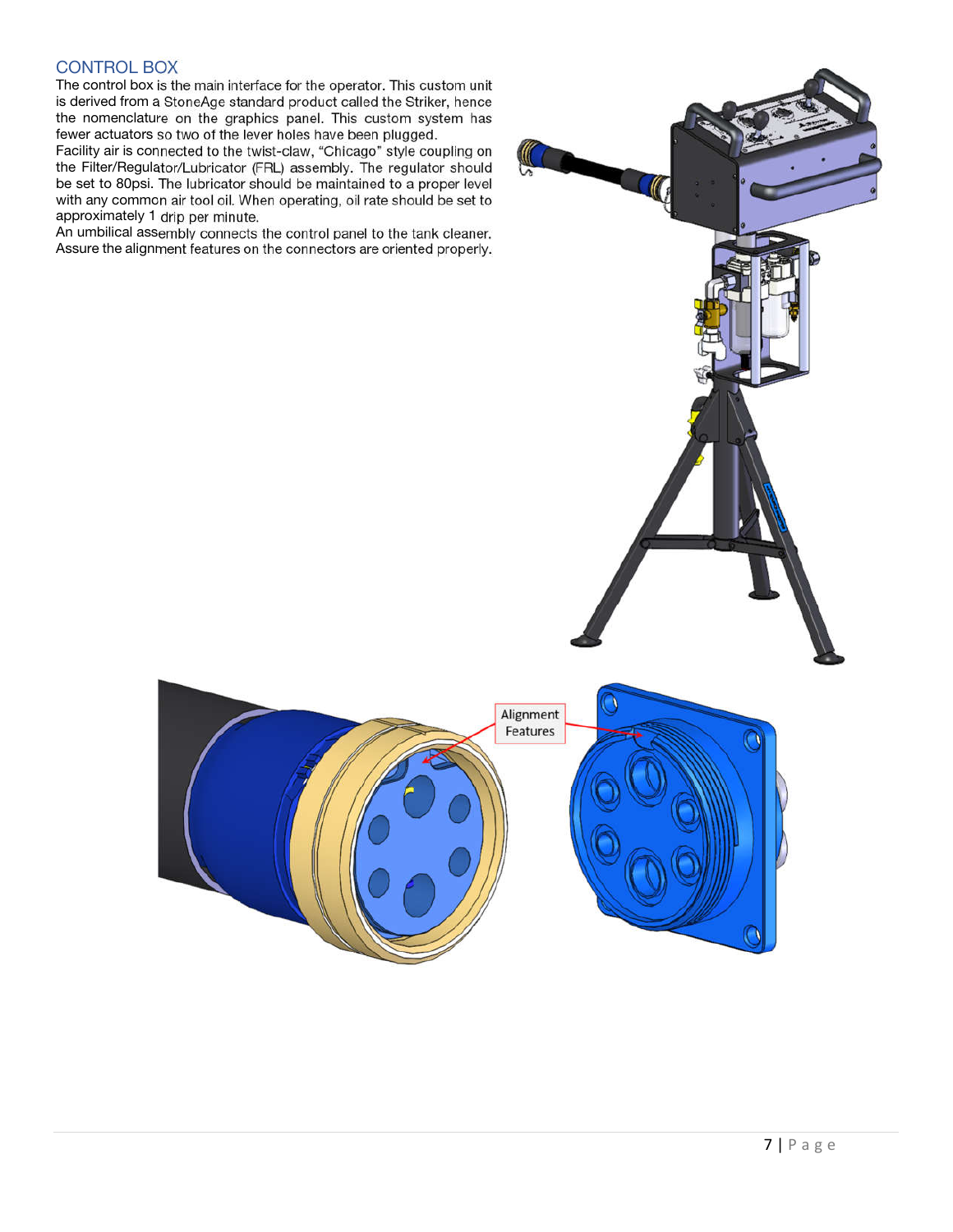# CAMERA SYSTEM

 $\mathbb{C}$  ) )  $\mathbb{H}$ 

The camera system consists of a monitor with mounting hardware, camera with connection cable, power pack, and an auxiliary camera mount (shown below). The camera and monitor connect via the power pack.



**II TE**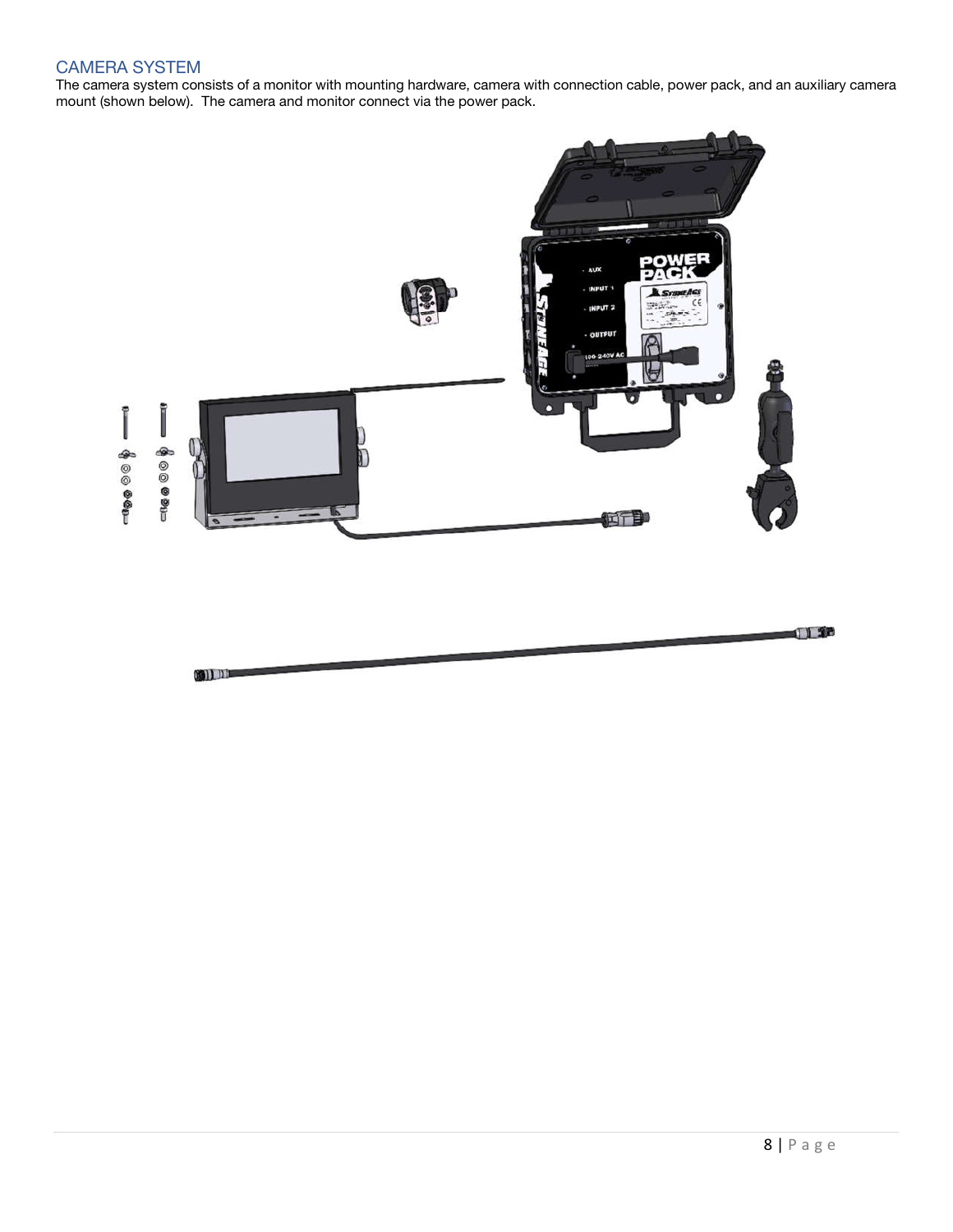CONNECT THE MONITOR MOUNT, MONITOR, AND POWER PACK TO THE CONTROL BOX Attach the monitor to the monitor mount assembly with the supplied hardware.

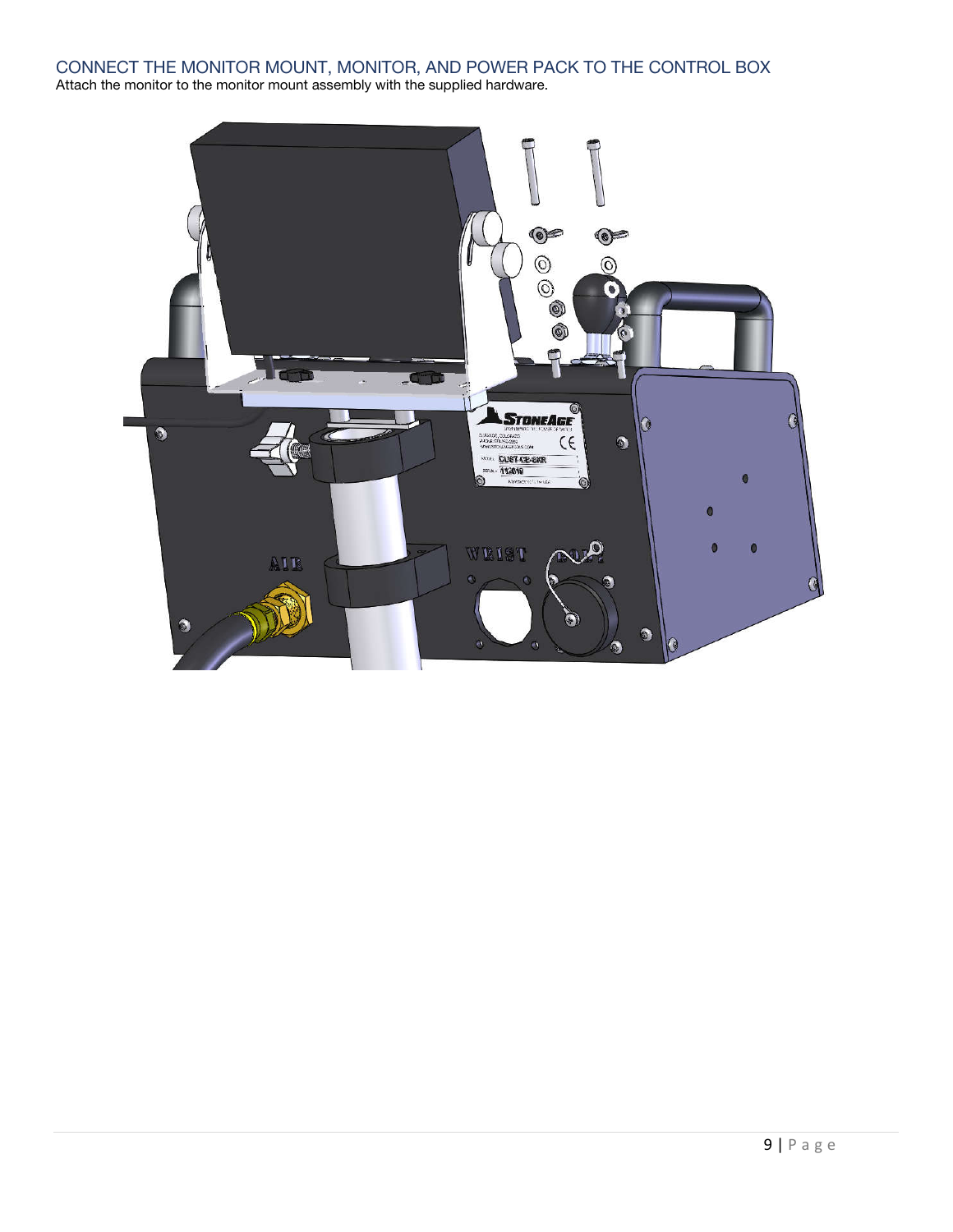Completed control box and monitor assembly.



Plug the cable coming from the monitor into the "OUTPUT" port and the camera cable into the "INPUT 1" port on the side of the power pack. *INPUT 2 can be utilized for an additional camera.*

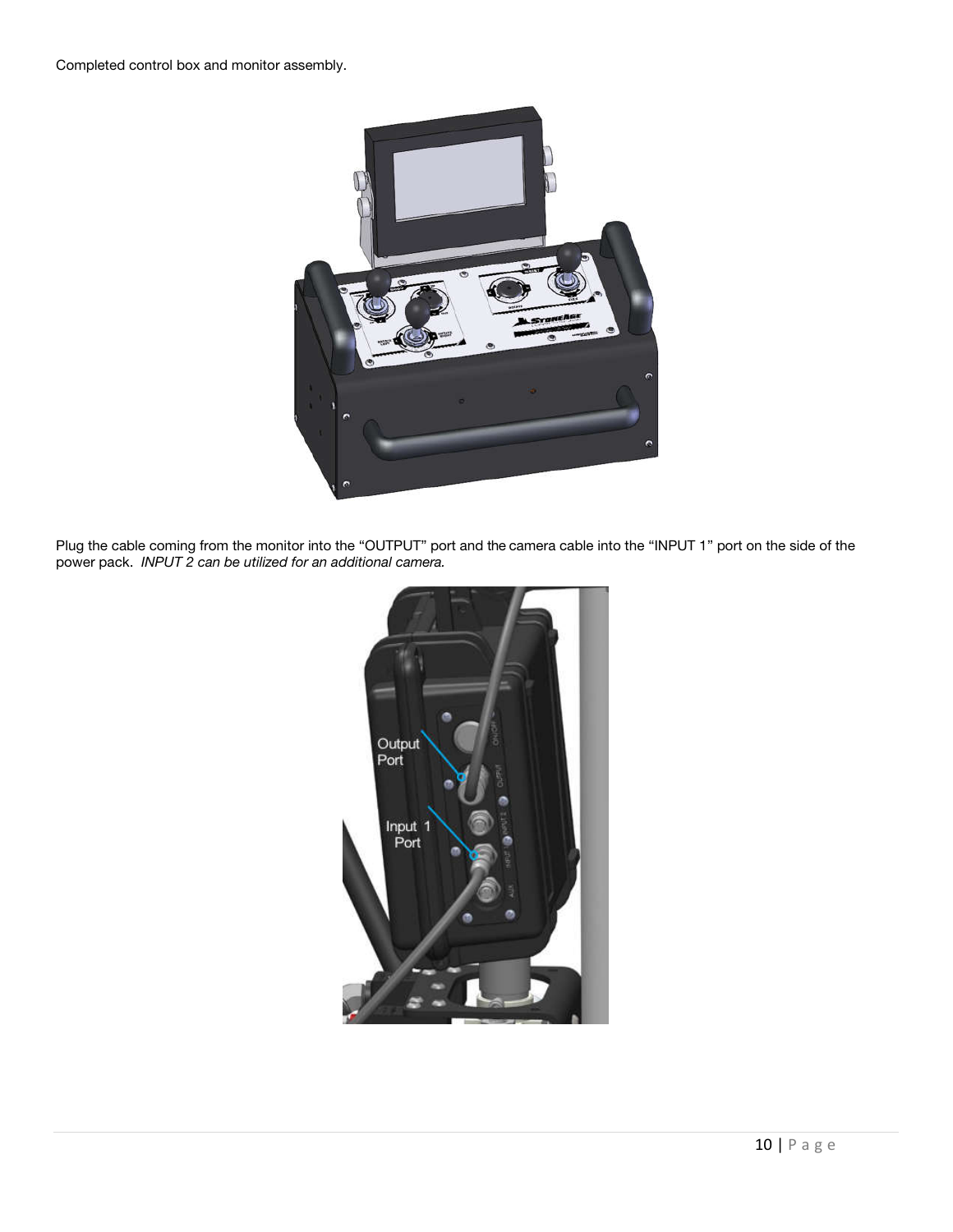The camera can be mounted to various points near the water nozzle; directly over the nozzle as illustrated below or utilizing the ball and socket mount on the side of the box rail. Route the camera cable through the interior of the box rail to keep it protected.

![](_page_10_Picture_1.jpeg)

Auxiliary Ball and Socket Mount

![](_page_10_Picture_3.jpeg)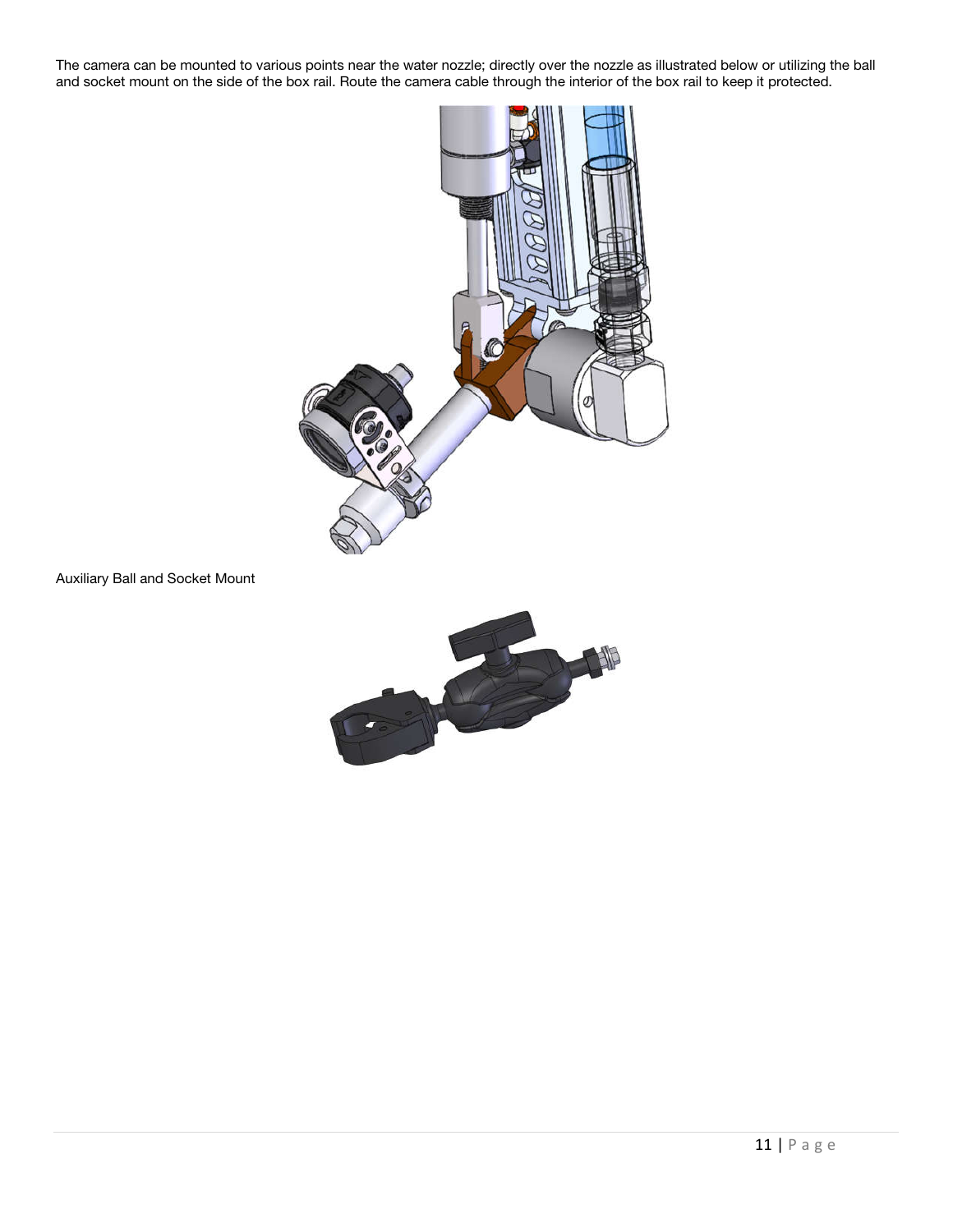## **TERMS AND CONDITIONS**

1. **Acceptance of Terms and Conditions.** Receipt of these Terms and Conditions of Sale ("Terms and Conditions") shall operate as the acceptance by StoneAge, Inc. ("Seller") of the order submitted by the purchaser ("Buyer"). Such acceptance is made expressly conditional on assent by Buyer to these Terms and Conditions. Such assent shall be deemed to have been given unless written notice of objection to any of these Terms and Conditions (including inconsistencies between Buyer's purchase order and this acceptance) is given by Buyer to Seller promptly on receipthereof.

Seller desires to provide Buyer with prompt and efficient service. However, to individually negotiate the terms of each sales contract would substantially impair Seller's ability to provide such service. Accordingly, the product(s) furnished by Seller are sold only according to the terms and conditions stated herein and with the terms and conditions stated in any effective StoneAge Dealer Agreement or StoneAge Reseller Agreement, if applicable. Notwithstanding any terms and conditions on Buyer's order, Seller's performance of any contract is expressly made conditional on Buyer's agreement to these Terms and Conditions unlessotherwise specifically agreed to in writing by Seller. In the absence of such agreement, commencement of performance, shipment and/or delivery shall be for Buyer's convenience only and shall not be deemed or construed to be an acceptance of Buyer's terms and conditions.

2. **Payment/Prices.** Unless other arrangements have been made in writing between Seller and Buyer, payment for the product(s) shall be made upon receipt of invoice. The prices shown on the face hereof are those currently in effect. Prices invoiced shall be per pricelist in effect at the time of shipment. Prices are subject to increase for inclusion of any and all taxes which are applicable and which arise from the sale, delivery or use of the product(s), and the collection of which Seller is or may be responsible to provide to any

governmental authority, unless acceptable exemption certificates are provided by Buyer in accordance with applicable law. Buyer shall pay all charges for transportation and delivery and all excise, order, occupation, use or similar taxes, duties, levies, charges or surcharges applicable to the product(s) being purchased, whether now in effect or hereafter imposed by any governmental authority, foreign or domestic.

3. **Warranty.** SELLER MAKES NO WARRANTIES OR REPRESENTATIONS AS TO THE PERFORMANCE OF ANY PRODUCT EXCEPT AS SET FORTH INTHE STONEAGE LIMITED WARRANTY PROVIDED WITH THEPRODUCT.

4. **Delivery.** Seller is not obligated to make delivery by a specified date, but will always use its best efforts to make delivery within the time requested. The proposed shipment date is an estimate. Seller will notify Buyer promptly of any material delay and will specify the revised delivery date as soon as practicable. UNDER NO CIRCUMSTANCES SHALL SELLER HAVE ANY LIABILITY WHATSOEVER FOR LOSS OF USE OR FOR ANY DIRECT OR CONSEQUENTIAL DAMAGES RESULTING FROM DELAY REGARDLESS OF THE REASON(S).

All product(s) will be shipped F.O.B. point of origin, unless specifically agreed otherwise, and Buyer shall pay all shipping costs and insurance costs from that point. Seller, in its sole discretion, will determine and arrange the means and manner of transportation of the product(s). Buyer shall bear all risk of loss commencing with the shipment or distribution of the product(s) from Seller's warehouse. Order shortages or errors must be reported within fifteen (15) business days from receipt of shipment to secure adjustment. No product(s) may be returned without securing written approval from Seller.

5. **Modification.** These Terms and Conditions are intended by Seller and Buyer to constitute a final, complete and exclusive expression of agreement relating to the subject matter hereof and cannot be supplemented or amended without Seller's prior written approval.

6. **Omission.** Seller's waiver of any breach or Seller's failure to enforce any of these Terms and Conditions at any time, shall not in any way affect, limit or waive Seller's right thereafter to enforce and compel strict compliance with every term and condition hereof.

7. **Severability.** If any provision of these Terms and Conditions is held to be invalid or unenforceable, such invalidity or unenforceability shall not affect the validity or enforceability of the other portions hereof.

8. Disputes. Seller and Buyer shall attempt in good faith to promptly resolve any dispute arising under these Terms and Conditions by negotiations between representatives who have authority to settle the controversy. If unsuccessful, Seller and Buyer shall further attempt in good faith to settle the dispute by nonbinding third-party mediation, with fees and expenses of such mediation apportioned equally to each side. Any dispute not soresolved

by negotiation or mediation may then be submitted to a court of competent jurisdiction in accordance with the terms hereof. These procedures are the exclusive procedures for the resolution of all such disputes between the Seller and Buyer.

9. **Governing Law.** All sales, agreements for sale, offers to sell, proposals, acknowledgments and contracts of sale, including, but not limited to, purchase orders accepted by Seller, shall be considered a contract under the laws of the State of Colorado and the rights and duties of all persons, and the construction and effect of all provisions hereof shall be governed by and construed according to the laws of suchstate.

10. **Jurisdiction and Venue.** Seller and Buyer agree that the state or federal courts located within the City and County of Denver, Colorado shall have sole and exclusive jurisdiction over any litigation concerning any dispute arising under these Terms and Conditions not otherwise resolved pursuant to Section 9 as well as any alleged defects of any Products or damages sustained as a result of such alleged defects. Seller and Buyer further agree that should any litigation be commenced in connection with such a dispute, it shall only be commenced in such courts. Seller and Buyer agree to the exclusive jurisdiction of such courts and neither will raise any objection to the jurisdiction and venue of such courts, including as a result ofinconvenience.

11. **Attorney's Fees.** If any litigation is commenced between Seller and Buyer, or their personal representatives, concerning any provision hereof, the party prevailing in the litigation shall be entitled, in addition to such other relief that is granted, to a reasonable sum as and for their attorneys' fees and costs in such litigation or mediation.

#### STONEAGE TRADEMARK LIST

View the list of StoneAge's trademarks and service marks and learn how the trademarks should be used. Use of StoneAge trademarks may be prohibited, unless expressly authorized.

#### http://www.StoneAgetools.com/trademark-list/

## STONEAGE PATENT DATA

View the list of StoneAge's current U.S. patent numbers and descriptions.

#### http://www.sapatents.com

STONEAGE TERMS AND WARRANTY View StoneAge's Terms and Warranty Conditions online.

#### http://www.stoneagetools.com/terms

### http://www.stoneagetools.com/warranty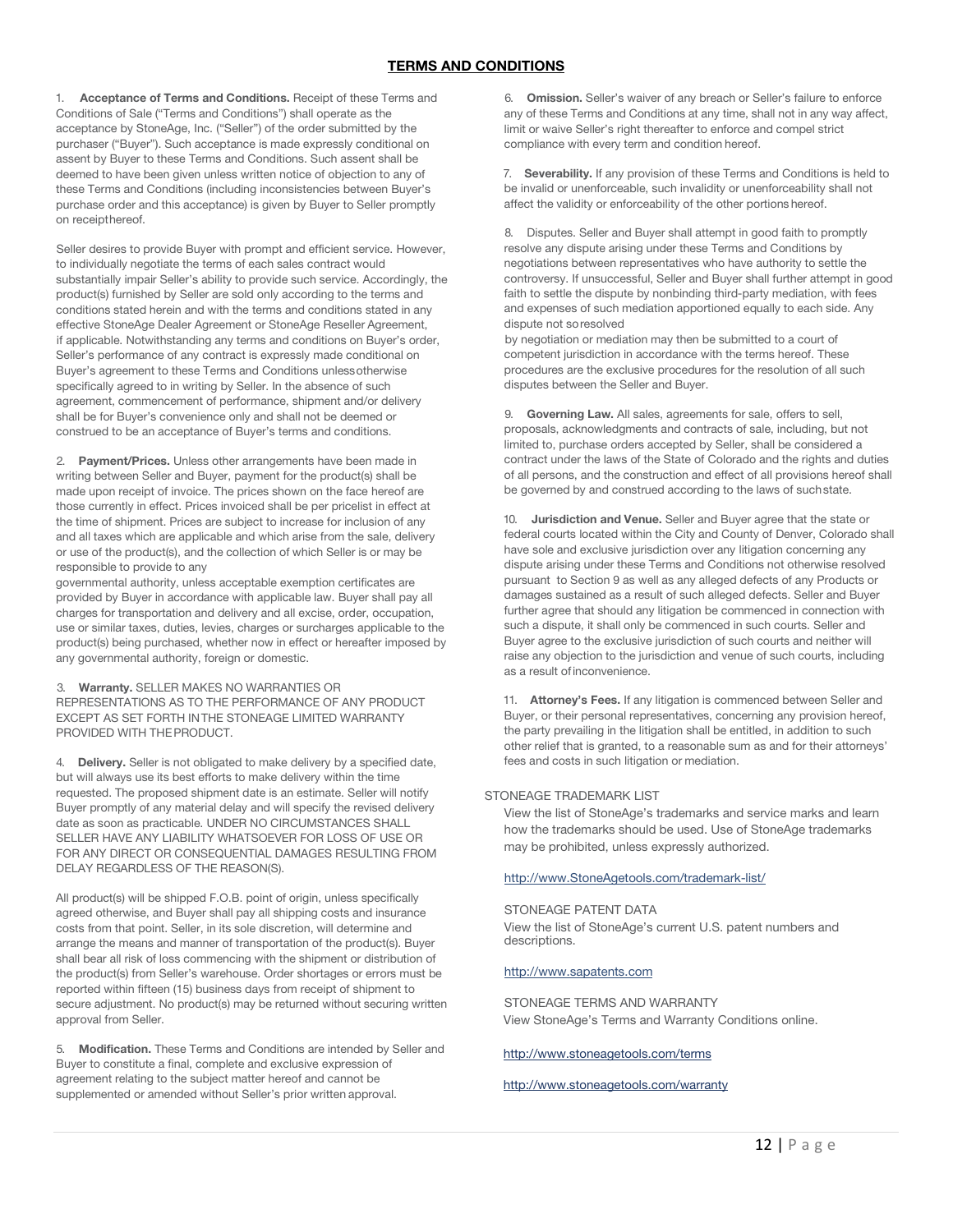## **WARRANTY**

Warranties set forth herein extend only to End-Users, meaning customers acquiring, or that have previously acquired, a product manufactured by StoneAge ("Product") for their own use and not for resale, either directly from StoneAge Inc. ("StoneAge") or from a StoneAge Authorized Dealer or Reseller ("Dealer"). No warranty of any kind or nature is made by StoneAge beyond those expressly stated herein.

1. **LIMITED WARRANTY PERIOD.** Subject to the limitations and conditions hereinafter set forth, StoneAge warrants its Product to be free from defects in workmanship and material for a period of one (1) year from the date of purchase by the End-User, provided that the end of the limited warranty period shall not be later than eighteen (18) months from the date of shipment of the Product to the Dealer or the End-User by StoneAge ("LimitedWarranty Period"). All replacement parts which are furnished under this Limited Warranty and properly installed shall be warranted to the same extentas the original Product under this Limited Warranty if, and only if, the original parts were found to be defective within the original Limited Warranty Period covering the original Product. Replacement parts are warranted for the remainder of the original Limited Warranty Period. This Limited Warranty does not cover any component part of any Product not manufactured by StoneAge. Any such component part is subject exclusively to the component manufacturer's warranty terms and conditions.

2. **LIMITED WARRANTY COVERAGE.** StoneAge's sole obligation under this Limited Warranty shall be, at StoneAge's option and upon StoneAge's inspection, to repair, replace or issue a credit for any Product which is determined by StoneAge to be defective in material or workmanship. StoneAge reserves the right to examine the alleged defective Product to determine whether this Limited Warranty is applicable, and final determination of limited warranty coverage lies solely with StoneAge. No statement or recommendation made by a StoneAge representative, Dealer or agent to End-User shall constitute a warranty by StoneAge or a waiver or modification to any of the provisions hereof or create any liability for StoneAge.

3. **WARRANTY SERVICE PROVIDERS.** Service and repair of the Product is to be performed only by StoneAge authorized service representatives, including Dealers who are authorized repair centers, with StoneAge approved parts. Information about StoneAge authorized service representatives can be obtained through the StoneAge website at www.stoneagetools.com/ service. Unauthorized service, repair or modification of the Product or use of parts not approved by StoneAge will void this Limited Warranty. StoneAge reserves the right to change or improve the material and design of the Product at any time without notice to End-User, and StoneAge is not obligated to make the same improvements during warranty service to any Product previously manufactured.

4. **WARRANTY EXCLUSIONS.** This Limited Warranty does not cover, and StoneAge shall not be responsible for the following, or damage caused by the following: (1) any Product that has been altered or modified in any way not approved by StoneAge in advance in writing; (2) any Product that has been operated under more severe conditions or beyond the rated capacity specified for that Product; (3) depreciation or damage caused by normal wear and tear, failure to follow operation or installation instructions, misuse, negligence or lack of proper protection during storage; (4) exposure to fire, moisture, water intrusion, electrical stress, insects, explosions, extraordinary weather and/or environmental conditions including, but not limited to lightning, natural disasters, storms, windstorms, hail, earthquakes, acts of God or any other force majeure event; (5) damage to any Product caused by any attempt to repair, replace, or service the Product by persons other than StoneAge authorized service representatives; (6) costs of normal maintenance parts and services; (7) damage sustained during unloading, shipment or transit of the Product; or (8) failure to perform the recommended periodic maintenance procedures listed in the Operator's Manual accompanying the Product.

5. **REQUIRED WARRANTY PROCEDURES.** To be eligible for warranty service, the End-User must: (1) report the Product defect to the entity where the Product was purchased (i.e. StoneAge or the Dealer) within the Limited Warranty Period specified in this Limited Warranty; (2) submit the original invoice to establish ownership and date of purchase; and (3) make the Product

available to a StoneAge authorized service representative for inspectionto determine eligibility for coverage under this Limited Warranty. This Limited Warranty shall not extend to any person or entity who fails to provide proof of original purchase from StoneAge or a Dealer. No Product may be returned for credit or adjustment without prior written permission from StoneAge.

6. DISCLAIMER OF IMPLIED WARRANTIES AND OTHER REMEDIES. EXCEPT AS EXPRESSLY STATED HEREIN (AND TO THE FULLEST EXTENT ALLOWED UNDER APPLICABLE LAW), STONEAGE HEREBY DISCLAIMS ALL OTHER WARRANTIES, EXPRESS OR IMPLIED, INCLUDING WITHOUT LIMITATION ALL IMPLIED WARRANTIES OF MERCHANTABILITY OR FITNESS FOR A PARTICULAR PURPOSE, AND ANY AND ALL WARRANTIES, REPRESENTATIONS OR PROMISES AS TO THE QUALITY, PERFORMANCE OR FREEDOM FROM DEFECT OF THE PRODUCT COVERED BY THIS LIMITED WARRANTY. STONEAGE FURTHER DISCLAIMS ALL IMPLIED **INDEMNITIES** 

7. **LIMITATION OF LIABILITY.** End-User specifically acknowledges that the Product may be operated at high speeds and/or pressures, and that as such it may be inherently dangerous if not used correctly. End-User shall familiarize itself with all operation materials provided by StoneAge and shall at all times use and require its agents, employees and contractors to use all necessary and appropriate safety devices, guards and proper safe operating procedures. In no event shall StoneAge be responsible for any injuries to persons or property caused directly or indirectly by the operation of the Product if End- User or any agent, employee, or contractor of End-User: (1) fails to use all necessary and appropriate safety devices, guards and proper safe operating procedures; (2) fails to maintain in good working order such safety devices and guards; (3) alters or modifies the Product in any way not approved

by StoneAge in advance in writing; (4) allows the Product to be operated under more severe conditions or beyond the rated capacity specified for the Product; or (5) otherwise negligently operates the Product. End-User shall indemnify and hold StoneAge harmless from any and all liability or obligation incurred by or against StoneAge, including costs and attorneys' fees, to or by any person so injured.

TO THE FULL EXTENT ALLOWED BY APPLICABLE LAW, STONEAGE SHALL NOT BE LIABLE FOR ANY INDIRECT, SPECIAL, INCIDENTAL, CONSEQUENTIAL, OR PUNITIVE DAMAGES (INCLUDING WITHOUT LIMITATION, LOSS OF PROFITS, LOSS OF GOODWILL, DIMINUTION OF VALUE, WORK STOPPAGE, INTERRUPTION OF BUSINESS, RENTAL OF SUBSTITUTE PRODUCT, OR OTHER COMMERCIAL LOSS EVEN TO THE EXTENT SUCH DAMAGES WOULD CONSTITUTE DIRECT DAMAGES), WITH RESPECT TO THE COVERED STONEAGE PRODUCT, OROTHERWISE IN CONNECTION WITH THIS LIMITED WARRANTY, REGARDLESS OF WHETHER STONEAGE HAS BEEN ADVISED OF THE POSSIBILITY OF SUCH DAMAGES.

IT IS UNDERSTOOD THAT STONEAGE'S LIABILITY, WHETHER IN CONTRACT, IN TORT, UNDER ANY WARRANTY, IN NEGLIGENCE, OR OTHERWISE SHALL NOT EXCEED THE AMOUNT OF THE PURCHASE PRICE PAID BY THE END-USER FOR THE PRODUCT. STONEAGE'S MAXIMUM LIABILITY SHALL NOT EXCEED, AND END-USER'S REMEDY IS LIMITED TO EITHER (1) REPAIR OR REPLACEMENT OF THE DEFECTIVE WORKMANSHIP OR MATERIAL OR, AT STONEAGE'S OPTION, (2) REFUND OF THE PURCHASE PRICE, OR (3) ISSUANCE OF A CREDIT FOR THE PURCHASE PRICE, AND SUCH REMEDIES SHALL BE END-USER'S ENTIRE AND EXCLUSIVE REMEDY.

YOU, THE END-USER, UNDERSTAND AND EXPRESSLY AGREE THAT THE FOREGOING LIMITATIONS ON LIABILITY ARE PART OF THE CONSIDERATION IN THE PRICE OF THE STONEAGE PRODUCT YOU PURCHASED.

Some jurisdictions do not allow the limitation or exclusion of liability for certain damages, so the above limitations and exclusions may not apply to you. This Limited Warranty gives you specific legal rights, and you may also have other rights which vary from jurisdiction to jurisdiction. If any provisions of this Limited Warranty is held to be invalid or unenforceable, such invalidity or unenforceability shall not affect the validity or enforceability of the other portions hereof.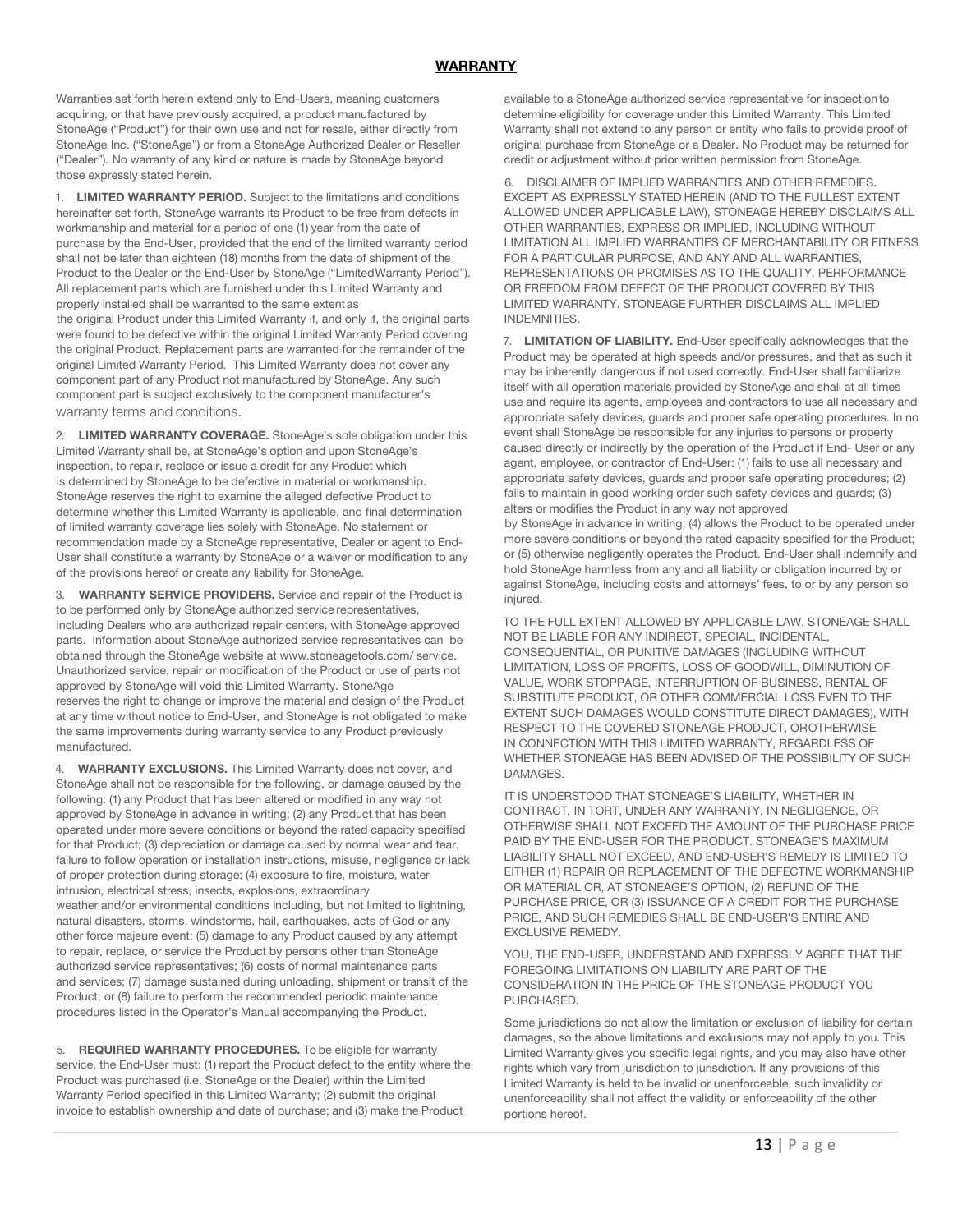This page is intentionally left blank.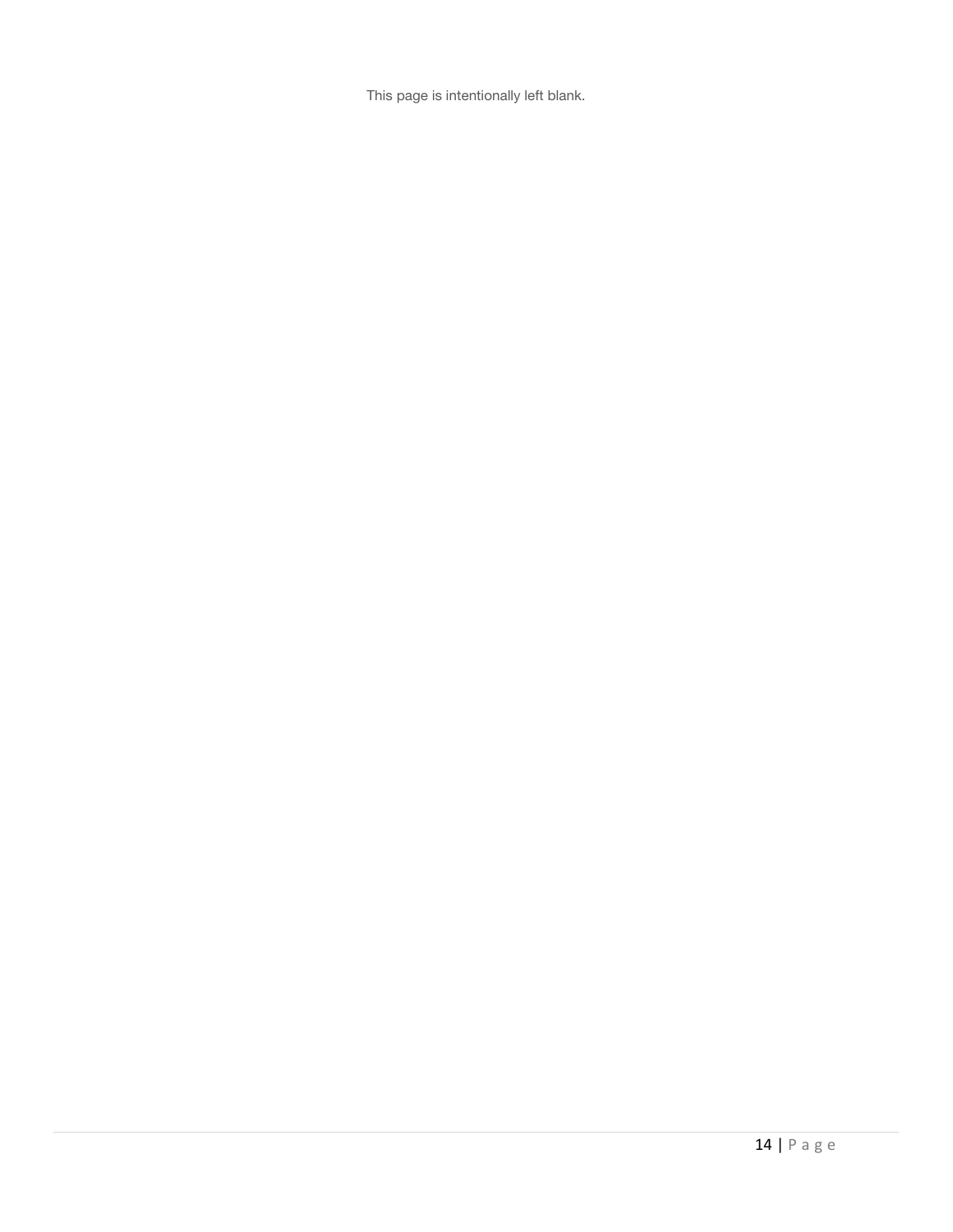This page is intentionally left blank.